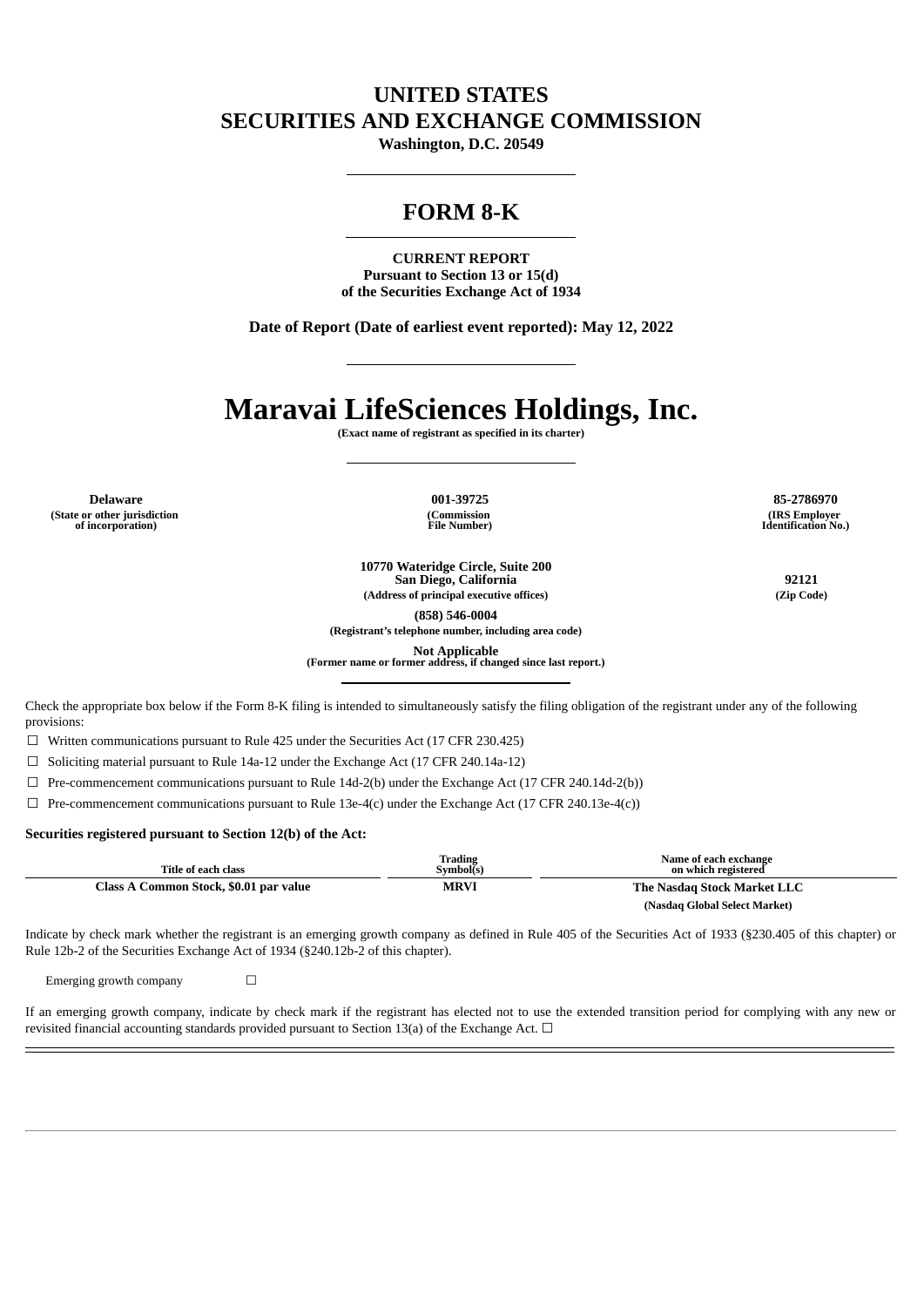#### **Item 5.07. Submission of Matters to a Vote of Security Holders.**

On May 12, 2022, the Company held its 2022 Annual Meeting of Shareholders (the "Annual Meeting"). On March 15, 2022, the record date of the Annual Meeting, the Company had an aggregate of 255,158,736 shares of common stock issued and outstanding, consisting of 131,489,540 shares of Class A Common Stock and 123,669,196 shares of Class B Common Stock (together, the "Common Stock"). The holders of a total of 238,234,280 shares of Common Stock were present at the Annual Meeting, either in person or by proxy, which constituted a quorum for the purpose of conducting business at the Annual Meeting.

Set forth below are the final voting results for each proposal submitted to a vote of the shareholders at the Annual Meeting.

#### **Proposal No. 1: Election of directors.**

The Company's shareholders elected the following nominees for director to serve as Class II directors for a three-year term expiring at the Company's 2025 annual meeting of shareholders and until their successors are duly elected and qualified.

| Nominee            | Votes For   | <b>Votes Withheld</b> | <b>Broker Non-Votes</b> |
|--------------------|-------------|-----------------------|-------------------------|
| Sean Cunningham    | 211,485,119 | 23,081,174            | 3,667,986               |
| Robert B. Hance    | 212,885,917 | 21,680,376            | 3,667,986               |
| Jessica Hopfield   | 206,780,637 | 27,785,656            | 3,667,986               |
| Murali K. Prahalad | 212,884,636 | 21,681,657            | 3,667,986               |

#### Proposal No. 2: Proposal to ratify the appointment of Ernst & Young LLP as the Company's independent registered public accounting firm for **the year ending December 31, 2022.**

The appointment of Ernst & Young LLP as the Company's independent registered public accounting firm for the year ending December 31, 2022 was ratified.

| $\mathbf{r}$<br>Votes For<br>__ | .<br>∕otes              | tions.<br>.          |
|---------------------------------|-------------------------|----------------------|
| 238.∠<br>9.טנ<br>$\sim$ $\sim$  | $\sim -$<br><br>$- - -$ | $\sqrt{2}$<br>11,102 |

#### Proposal No. 3: Proposal to recommend, on a non-binding advisory basis, the frequency of future shareholder advisory votes on the compensation **of the Company's named executive officers.**

The Company's shareholders recommended, on a non-binding advisory basis, to hold future advisory votes on the compensation of the Company's named executive officers ("say-on-pay") every year.

| <b>Votes For Every Year</b> |        | Votes for Every Two Years Votes for Every Three Years | <b>Abstentions</b> | <b>Broker Non-Votes</b> |
|-----------------------------|--------|-------------------------------------------------------|--------------------|-------------------------|
| 234,384,783                 | 21,882 | 136.741                                               | 22,888             | 3,667,986               |

The Company's board of directors (the "Board") has considered the outcome of this advisory vote and has determined that say-on-pay votes will be conducted every year. The Board will re-evaluate this determination after the next shareholder advisory vote on the frequency of the say-on-pay vote (which will be at the Company's 2028 annual meeting of shareholders unless presented earlier).